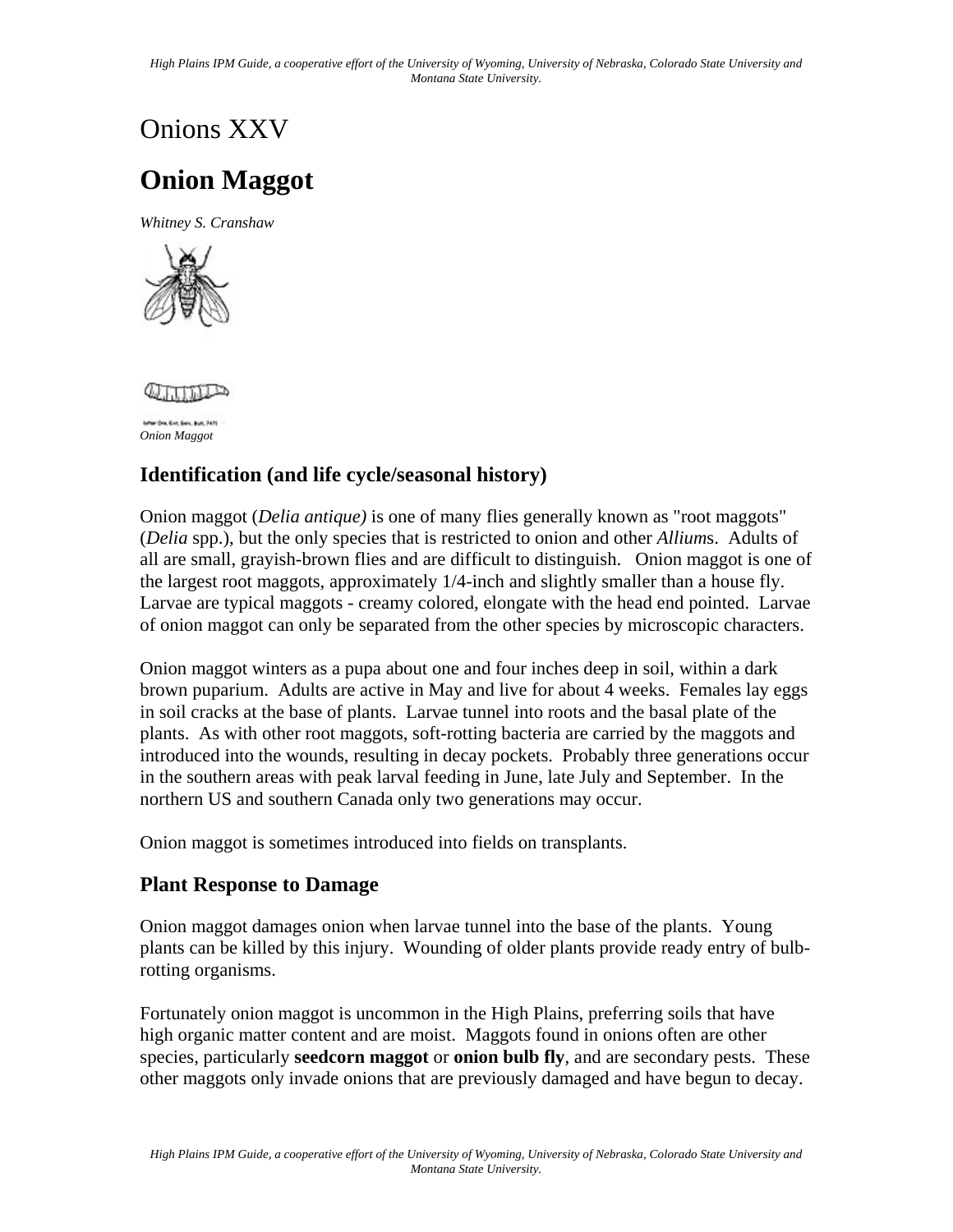#### **Management Approaches**

### **Natural Controls**

A fungus disease of the adults, *Entomophthora muscae*, is the most conspicuous disease of onion maggot and the other root maggots. The fungus infects the adult stage and cause the flies to die stuck to the tips of plants. Its effects on onion maggot populations are likely negligible.

### **Cultural Control**

Onion maggot is only capable of developing in onion or related *Allium* species. Rotation of field locations can be useful in reducing onion maggot populations. Adults are fair fliers but if fields are located some distance (e.g. 1/2 mile or more) from onion fields of the previous season, few adults can be expected to locate the new fields.

Onion maggots survive winter as pupae in soil of previously infested onion fields. Plowing fields will reduce survival of this stage.

Onion maggot is sometimes introduced on transplants. Inspection should be done of transplants, looking for the easiest stage to identify, the dark brown pupae. If such infested transplants are used, fields will more likely benefit from onion maggot treatment.

#### **Sampling**

Onion maggot is readily captured on yellow sticky cards. These traps are used in some onion production areas to identify peakes of adult flight. Yellow sticky traps can be more difficult to use where many other root maggot flies may be present and also will be captured. Also, blowing soil can readily degrade sticky traps.

#### **Chemical Control**

Onion maggot controls are most commonly directed at larvae, as planting time treatments either as seed treatment (Trigard OMC) or as in-furrow applications (Lorsban). However, such preventive applications are rarely needed in the High Plains. In addition, excessive rates of some organophosphates do have risks of suppressing germination in low organic matter soils.

Onion maggot adults can also be controlled by foliar applications. Most of the pyrethroid insecticides used for onion thrips can control adult onion maggots. Timing is important and peak flights of onion maggot are best determined by trapping.

*Product List for Onion Maggot on Onions:* 

| <b>Insecticide</b> | <b>Lbs Active Ingredient Per</b> | <b>Preharvest Interval, Remarks</b> |
|--------------------|----------------------------------|-------------------------------------|
|                    | Acre (Fl. oz. or oz. product)    |                                     |